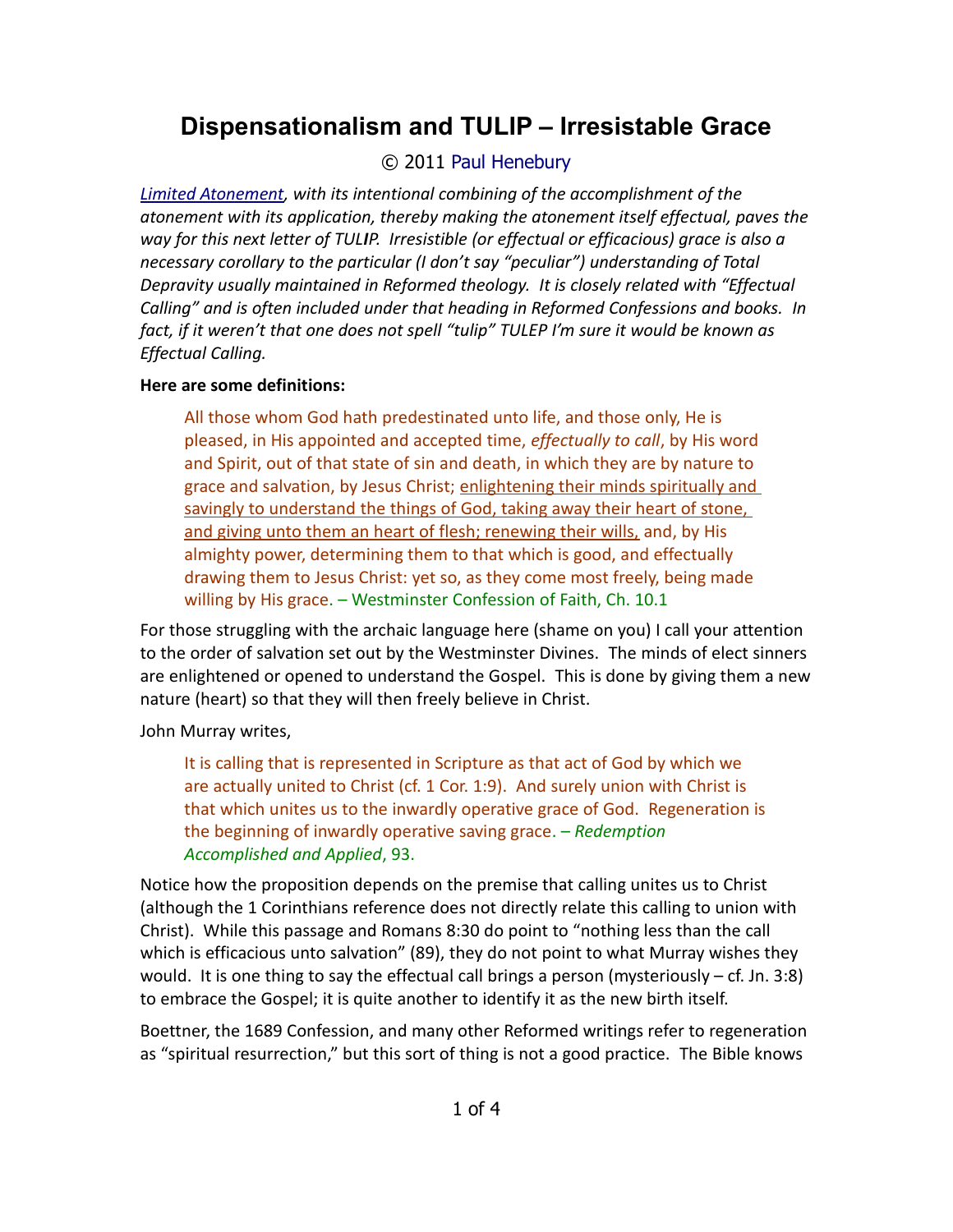nothing of *spiritual* resurrections. Of course, this language is encouraged by Reformed theologians use of the Raising of Lazarus as if it really illustrated the new birth. They do this by tying the deadness of Lazarus's lifeless corpse to the spiritual deadness of the unregenerated sinner in Ephesians 2:1. But this is a case of gross equivocation. The corpse of Lazarus was just a shell without the person inside. The sinner is an embodied person who does respond actively in disobedience (Eph. 2:3) to God (cf. Rom. 1:18-22). Clearly, Paul uses *nekrous* ("dead") in Ephesians 2 figuratively, not, as would be the case with John 11, literally. Hence, the one passage has no bearing at all on the other.

Again, any dispensationalist ought to spot this and call Reformed writers on it. For one thing, if we were to allow John 11 to stand as an illustration of Ephesians 2:1-3 how could Paul call sinners "sons of *disobedienc*e" who "*walked* according to the course of this world" fulfilling their worldly "*desires*"? Lazarus's dead body was not disobedient (how absurd a thought!), neither did it walk, nor did it have any desires! Lazarus himself was not in it!

Whatever the "deadness" of Ephesians 2:1 is (it is separation from God under the reign of sin) it is not like a dead corpse! Howbeit R.C. Sproul lets his imagination run amuck when he makes his entire argument for irresistible grace turn on John 11. He allots himself 17 pages of *Grace Unknown* to explaining this doctrine, and his sole proof-text is the Raising of Lazarus! Dispensationalists shouldn't touch such allegorical interpretation with a barge-pole.

#### **What of the Supporting Passages?**

Monergism has a group of passages which back irresistible grace. As we look at them I again want to say that my theme is only whether dispensationalists can derive the Reformed definitions (given above) from the texts given.

The first two are from Psalms (65:4; 110:3) and have not a thing to do with the effectual call as laid out above. In the former Van Gemeren says the verse could refer to either priests or Israel. The context is national and is not addressing how a person comes to Christ. Psalm 110:3 bespeaks a battle scene not a Gospel invitation.

So having dealt with the two misused OT passages, what supports are to be found in the New? They are, John 6:37-40, 44-45, 63; Romans 8:30; Galatians 1:15-16; Ephesians 1:18-20; 2:1-5, 8-9; Philippians 1:29; Colossians 2:12. The John 6 references teach that which we certainly do not deny; that God Himself brings the sinner to Himself. They do not teach that He does this by *regenerating* them: that is deduced from other premises not in the verses themselves. For example, Cornelius is being drawn to Christ in Acts 10 (he was "dead in trespasses and sin" until 10:44, although it could be argued that Eph. 2:1 more properly refers to sinners left to themselves). The calling of Romans 8:30 is not identified by the Apostle as regeneration, neither need it be. The Galatians passage refers to a summons to salvation and ministry, but it does not construe the summons as regeneration (i.e. salvation itself). That God's grace operates to draw or call the sinner is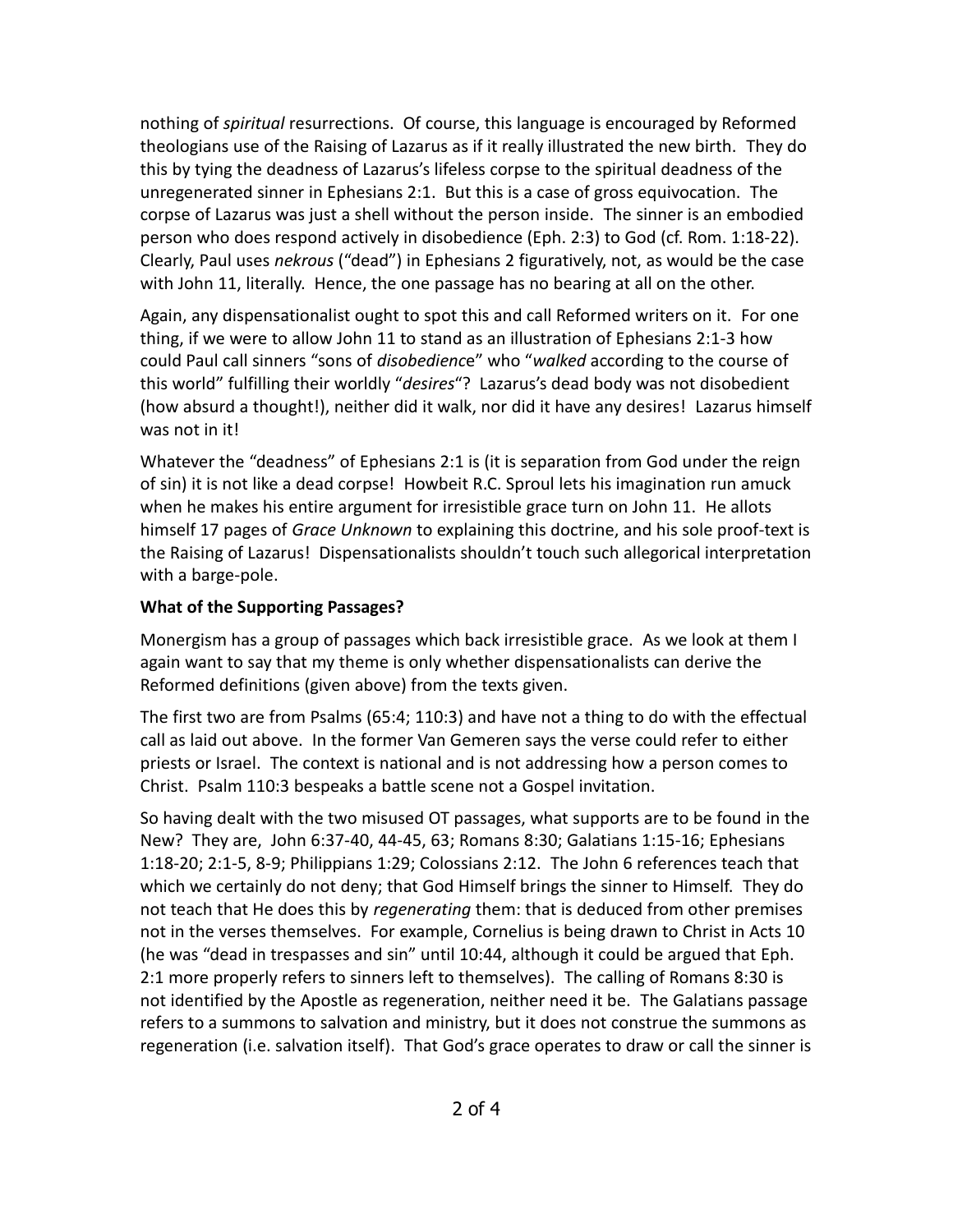clear. If that were all that was involved in irresistible grace there would be no difficulty accepting it. But to go on and label it regenerating grace is to go beyond the evidence of the NT text and to impose ones own inferences upon Scripture.

In Ephesians 1:18-20 Paul is plainly writing about those who had already been bornagain. The verse is simply ripped from its context to prove a pet doctrine. Ephesians 2:8-9 only proves that salvation is "the gift of God" not that regeneration precedes faith. And Philippians 1:29, while convincing many (including me) that faith is a gift, has nothing to say about this subject.

All these passages are being misused to support effectual calling and regeneration before faith. I don't see how a dispensationalist can countenance such a practice. However, there are two passages which seem to hold out more promise for 5 pointers: Colossians 2:12 & Ephesians 2:1-5.

In Colossians 2:12 the faith spoken of is faith in God's power in the resurrection of His Son ("through faith in the working of God"). Verse 13 shows that God makes us alive [regeneration] *after* forgiving us our sins [justification]). Unless one is to teach a doctrine of justification before faith it is well to put faith before God's forgiving us our sins on the basis of Christ's atonement.

So we come again to Ephesians 2:1f. "You He has made alive who were dead in trespasses and sins…" etc. Notice the "deadness" is qualified by the moral degradation of the sinner, "in trespasses and sins." Thus, it is a moral deadness; it is still very active. Moreover, it is knowingly disobedient. To put it in the language of Romans, they are "without excuse." Or to use Jesus' own analogy, they "love darkness rather than [in preference to] light." The first verse is stating that God's regenerating power brings the spiritually corrupt ("dead") to new life, but it says nothing about regeneration prior to faith; nor indeed irresistible grace. Verse 5 tells us "by grace we are saved," and verse 8 says it is "through faith." Thus, grace saves us through faith. If someone wants to teach irresistible grace from this passage they are going to have to pad out their exegesis with a lot of inferences. But from where do they collect their data? These are their prooftexts! And they do not support the definitions we cited above from the Westminster Confession and John Murray.

No, the support comes from a pre-fabricated theology which is then read into the passages (sometimes wildly) regardless of how the original authors employed them.

#### **Another Text: 1 John 5:1**

There is one more verse which comes closer than any to teaching regeneration before faith. The verse reads:

"Whoever believes that Jesus is the Christ is [has been] born of God, and everyone who loves Him who begot also loves him who is begotten of Him."

The question is whether "has been born of God" (perfect passive) refers to the way a